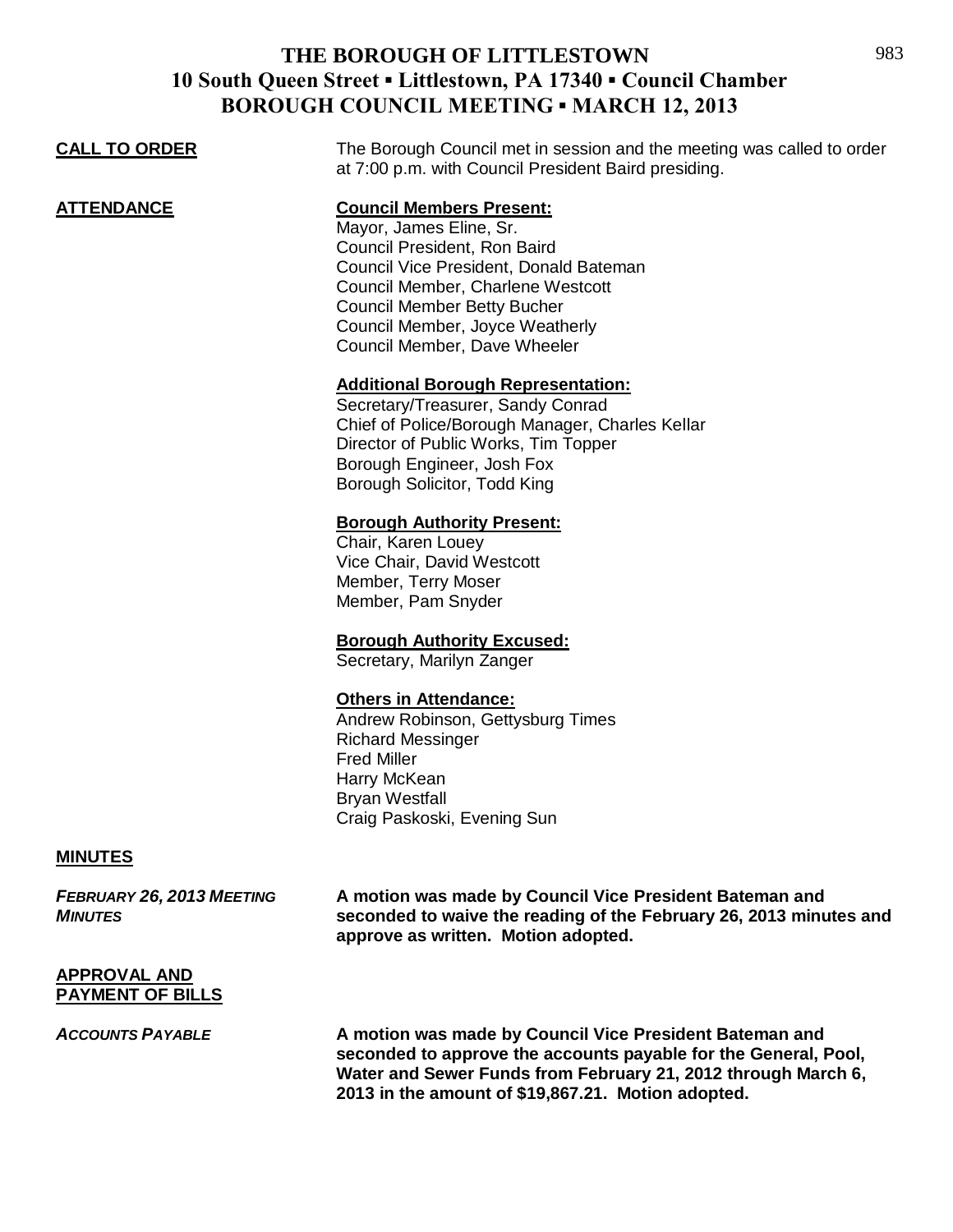| <b>PAYROLL</b>                                                                                                                                                                                           | A motion was made by Council Vice President Bateman and<br>seconded to approve the payroll from February 21, 2012 through<br>March 6, 2013 in the amount of \$39,033.13. Motion adopted.                                                                                                                                                                                                                                                             |
|----------------------------------------------------------------------------------------------------------------------------------------------------------------------------------------------------------|------------------------------------------------------------------------------------------------------------------------------------------------------------------------------------------------------------------------------------------------------------------------------------------------------------------------------------------------------------------------------------------------------------------------------------------------------|
| <b>NEW BUSINESS</b>                                                                                                                                                                                      |                                                                                                                                                                                                                                                                                                                                                                                                                                                      |
| <b>CCRC AMENDMENT</b>                                                                                                                                                                                    | Council did not take action on this item until it has been properly<br>advertised as a public hearing and until the Planning Commission provides<br>their comments and recommendation on the amendment.                                                                                                                                                                                                                                              |
| <b>POLICE PENSION RESOLUTION</b><br><b>ELIMINATION CONTRIBUTIONS FOR</b><br>2012 AND 2013                                                                                                                | A motion was made by Council Vice President Bateman and<br>seconded to adopt the resolutions to eliminate employee<br>contributions to the Police Pension Plan for 2012 and 2013. Motion<br>adopted.                                                                                                                                                                                                                                                 |
| <b>RATIFY THE BOROUGH MANAGERS</b><br><b>DECISION REGARDING THE</b><br><b>AMENDMENT TO THE PROFESSIONAL</b><br><b>SERVICES AGREEMENT BETWEEN</b><br>THE BOROUGH, STOVER CLARK<br><b>AND JOHN KENNEDY</b> | A motion was made by Council Member Westcott and seconded to<br>to ratify the Borough Managers decision regarding Amendment #1<br>to the Professional Services Agreement between the Borough of<br>Littlestown, Stover Clark and John Kennedy, to add a do not exceed<br>clause in the amount of \$27,000.00 for each consultant. Council<br>President Baird stated that this was a non-agenda item and asked for<br>public comment. Motion adopted. |
| <b>REPORTS</b>                                                                                                                                                                                           |                                                                                                                                                                                                                                                                                                                                                                                                                                                      |
| <b>Mayor</b>                                                                                                                                                                                             | The Mayor reported that he has received a lot of complaints regarding<br>individuals who do not clean up after their pets. The Mayor stressed that<br>in the ordinance there is a \$300 fine or 90 days jail time for breaking this<br>ordinance. He informed the public that this ordinance will be enforced in a<br>stricter manner.                                                                                                               |
| <b>BOROUGH AUTHORITY</b>                                                                                                                                                                                 | The meeting of the Littlestown Borough Authority was called to order at<br>7:15pm by Chair, Karen Louey.                                                                                                                                                                                                                                                                                                                                             |
| <b>CHAPTER 94 REPORT</b>                                                                                                                                                                                 | A motion was made by Borough Authority Vice-Chair Westcott and<br>seconded to approve the Chapter 94 report as prepared and written<br>by HRG. Motion adopted.                                                                                                                                                                                                                                                                                       |
|                                                                                                                                                                                                          | Borough Authority Chair Louey recommended to Council President Baird<br>that the Water/Sewer Adhoc Committee that was formed to track the<br>progress of the water/sewer projects should start meeting with the<br>Engineer to give input and be kept up to date with the progress of the<br>project. The committee is made up of I & I committee members and<br>Borough Authority members.                                                          |
| <b>ADJOURN</b>                                                                                                                                                                                           | A motion was made by Borough Vice-Chair Westcott and seconded<br>to adjourn the meeting of the Littlestown Borough Authority. Motion<br>adopted.                                                                                                                                                                                                                                                                                                     |
|                                                                                                                                                                                                          | reading uses adjourned at 7.40 pm                                                                                                                                                                                                                                                                                                                                                                                                                    |

The meeting was adjourned at 7:18pm.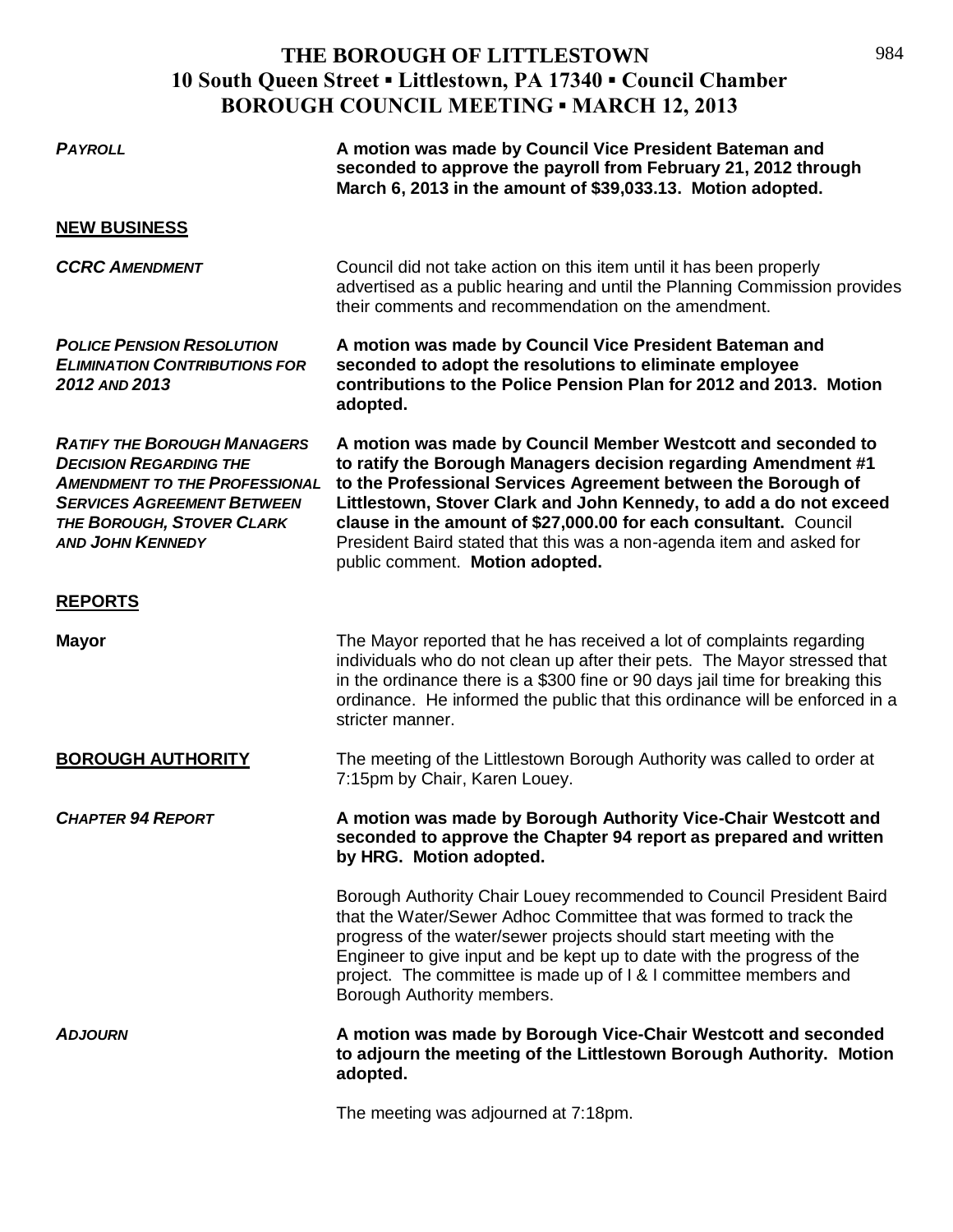| <b>RECONVENE</b>                | Council President Baird reconvened the meeting of the Littlestown<br>Borough Council at 7:18pm.                                                                                                                                                                                                                                                                                                                 |
|---------------------------------|-----------------------------------------------------------------------------------------------------------------------------------------------------------------------------------------------------------------------------------------------------------------------------------------------------------------------------------------------------------------------------------------------------------------|
| <b>NEW BUSINESS</b> (Cont'd)    |                                                                                                                                                                                                                                                                                                                                                                                                                 |
| <b>CHAPTER 94 REPORT</b>        | A motion was made by Council Vice President Bateman and<br>seconded to approve the Chapter 94 report as prepared and written<br>by HRG. Motion adopted.                                                                                                                                                                                                                                                         |
| <b>REPORTS</b> (Cont'd)         |                                                                                                                                                                                                                                                                                                                                                                                                                 |
| <b>Chief of Police</b>          | Chief Kellar reported that everything was going well. The drunk-fest that<br>was to occur at Hunters Inn did not go very well. The event was not able<br>to be stopped so the attorney of the current owner which is ACNB was<br>notified and informed that they would be held liable for incidents that occur<br>as a result of the event. ACNB will look into expediting the closure of the<br>bar.           |
| <b>Borough Manager</b>          | Borough Manager Kellar updated Council on the following items:<br>The Borough Crew did an excellent job on handling the snow;                                                                                                                                                                                                                                                                                   |
|                                 | The Borough Consultants will look into CFA funding to see if we<br>$\bullet$<br>qualify. This funding is 75% grant and 25% will be the Borough's.<br>If we qualify we may be able to de-obligate some of the Pennvest<br>loan. This funding can also be used for Maple/Glenwyn Avenue;                                                                                                                          |
|                                 | Everything for the Pennvest closing has been taken care of and the<br>$\bullet$<br>closing date will be Thursday March 21 <sup>st</sup> ;                                                                                                                                                                                                                                                                       |
|                                 | The Rotary Club received a grant for the picnic tables for back at<br>$\bullet$<br>the pool. The Rotary Club has a \$1000 match to the grant which<br>last year the Council approved to pay \$500 of that, which those<br>funds will come from the donation received by Mt. Joy Township.<br>The money that will be saved on the picnic tables will be allocated<br>towards staining and sealing the pavilions; |
|                                 | The agreement from Hammerguard will be presented to Council for<br>their review and approval at their March 26 <sup>th</sup> meeting.                                                                                                                                                                                                                                                                           |
|                                 | A write up was prepared for the crier regarding the pool. This write<br>up included the new programs that are to be put in place, the new<br>rates, ect;                                                                                                                                                                                                                                                        |
| <b>Director of Public Works</b> | Tim Topper reported that the crew has been doing some inflow and<br>infiltration. In the month of February they looked at over 4438 feet of<br>sewer lines with the camera and in March they looked at over 2,000 feet.<br>They also did some jetting to the sewer lines that were in need of cleaning.<br>This is a big part of the chapter 94 report.                                                         |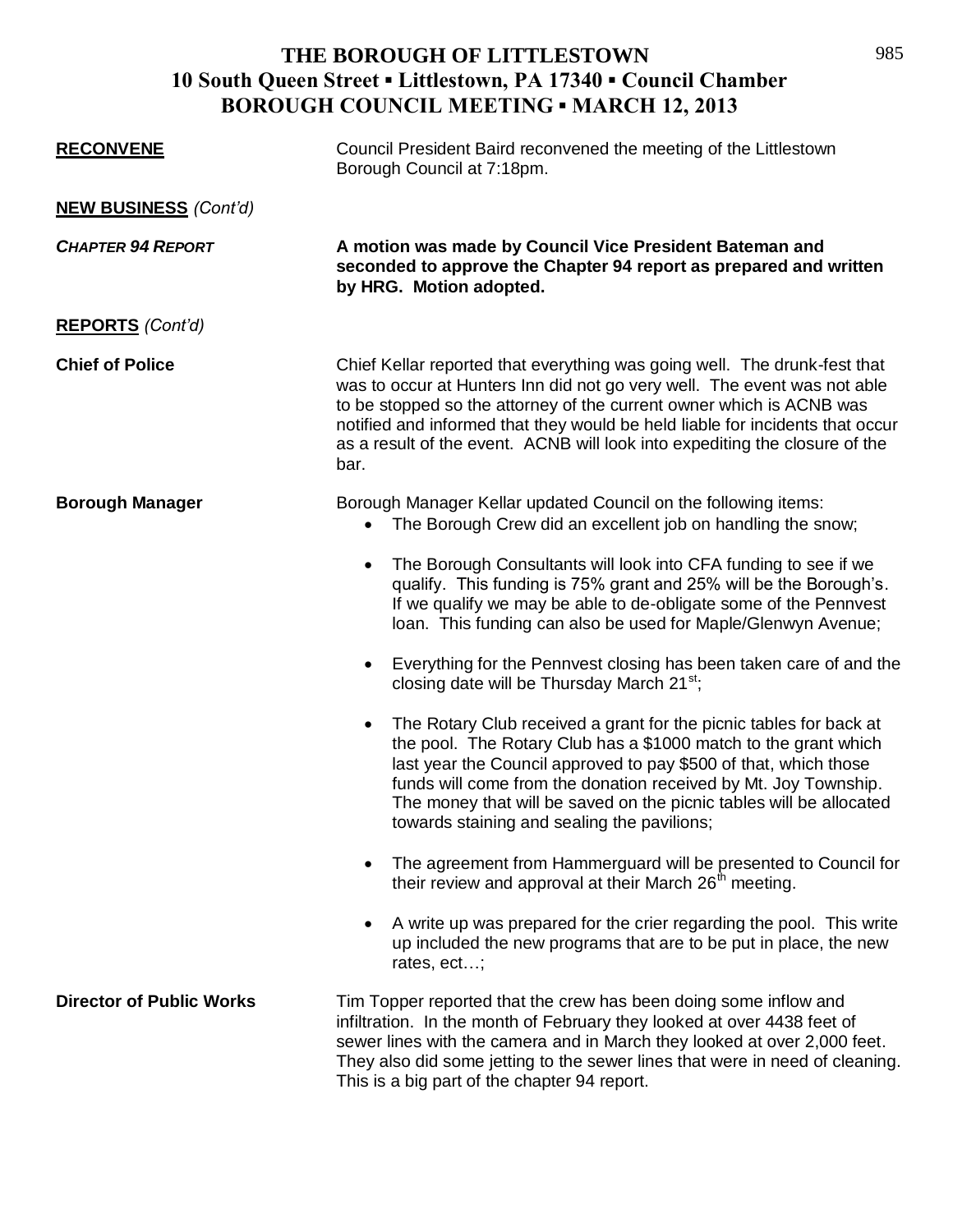| <b>Borough Engineer</b>                                        | <b>Waste Water Treatment Plant Upgrade:</b><br>Job Conference No. 2 was held on February 18, 2013 at the Borough<br>Office. Work continues on-site with selective demolition, excavation of the<br>Aerobic Digester, and set-up of the Contractor and Engineer's field offices.                                                                                                                                                                                                                                                                                                                                                                                                                                                                                                                                                                                                        |
|----------------------------------------------------------------|----------------------------------------------------------------------------------------------------------------------------------------------------------------------------------------------------------------------------------------------------------------------------------------------------------------------------------------------------------------------------------------------------------------------------------------------------------------------------------------------------------------------------------------------------------------------------------------------------------------------------------------------------------------------------------------------------------------------------------------------------------------------------------------------------------------------------------------------------------------------------------------|
|                                                                | <b>Lumber Street Phase II Improvements:</b><br>HRG will be providing the easement exhibits to the Borough's Solicitor for<br>his use in preparing the Easement Agreements no later than March 8,<br>2013.                                                                                                                                                                                                                                                                                                                                                                                                                                                                                                                                                                                                                                                                              |
| <b>Borough Solicitor</b>                                       |                                                                                                                                                                                                                                                                                                                                                                                                                                                                                                                                                                                                                                                                                                                                                                                                                                                                                        |
| <b>JOHNSON PROPERTY</b><br><b>CHARLES STREET</b>               | The daughter of the deceased was contacted to discuss the matter<br>of cleaning up her father's house that burned down on Charles Street. The<br>problem at hand is tracking down the bank that holds the mortgage. The<br>daughter believed that the mortgage was transferred to PNC Bank<br>however after speaking with the bank that was not the case. She is unable<br>to determine who her father made payments to because any paperwork he<br>had was destroyed in the fire and she refuses to open an estate.                                                                                                                                                                                                                                                                                                                                                                   |
|                                                                | The Borough can post the property and give notice in the newspaper<br>stating that this property is a nuisance and if it is not corrected the Borough<br>will proceed with clean up. The notice will be given for a period of time to<br>allow the mortgage holder to respond. If they do not respond then the<br>Borough will proceed with clean up and file a lien on the property. The<br>Borough will then foreclose on the property. Again a notice will be placed<br>in the paper to give adequate notice to allow the mortgage company to<br>respond. If there is no response then the property will be listed for Sheriff<br>Sale at which time it would be sold for all the costs associated with the<br>clean-up plus one dollar. At this time the mortgage would be divested by<br>the Sheriff Sale. If no purchases the property then the Borough would take<br>ownership. |
|                                                                | Further research will be done to see if the mortgage company can be<br>found before the above approach is taken.                                                                                                                                                                                                                                                                                                                                                                                                                                                                                                                                                                                                                                                                                                                                                                       |
| <b>REPORTS OF BOARDS</b>                                       |                                                                                                                                                                                                                                                                                                                                                                                                                                                                                                                                                                                                                                                                                                                                                                                                                                                                                        |
| <b>Planning Commission</b><br><b>FEBRUARY 14, 2013 MINUTES</b> | There was no action to be taken.                                                                                                                                                                                                                                                                                                                                                                                                                                                                                                                                                                                                                                                                                                                                                                                                                                                       |
| <b>REPORTS OF COMMITTEES</b>                                   |                                                                                                                                                                                                                                                                                                                                                                                                                                                                                                                                                                                                                                                                                                                                                                                                                                                                                        |
| <b>COUNCIL OF GOVERNMENT</b>                                   | Council Member Wheeler presented Council with an opportunity to be part<br>of Collective Municipal Waste Contract Bidding. This process would<br>include multiple municipalities receiving bids for trash service for their<br>residents. The low bidder would be the trash collector for such<br>municipalities and an ordinance would be passed to prevent any other<br>trash collectors from picking up trash in the municipality. This is only for<br>residential. Commercial properties would still be able to choose their trash<br>collector.                                                                                                                                                                                                                                                                                                                                   |